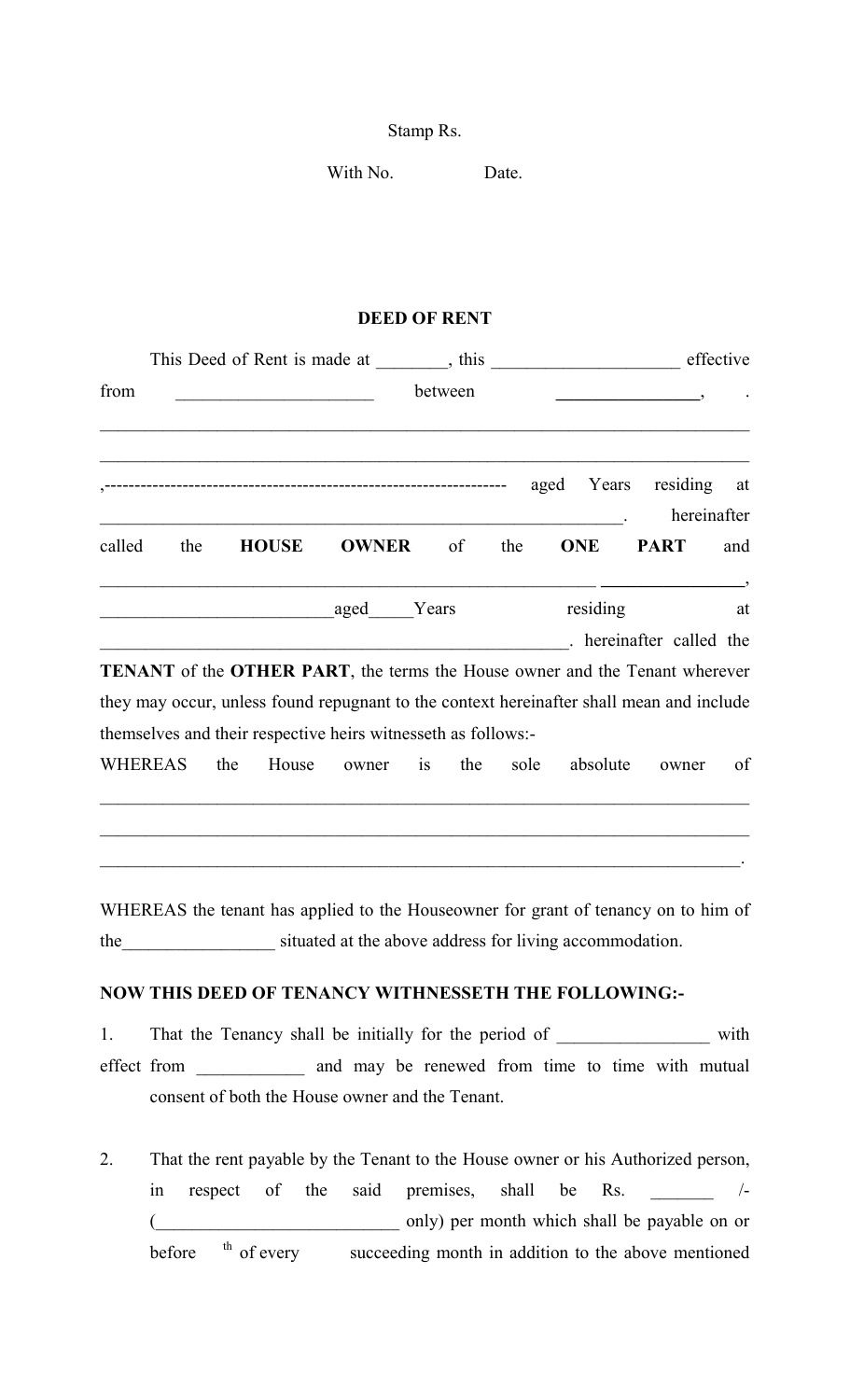immovable property maintenance charges payable to Association by the Tenant every month.

- 3. That the Tenant has paid a sum of Rs. 4 (Rupees only) as interest free rent advance, the receipt of which is hereby acknowledged by the houseowner by these presents. This advance amount shall be returned to the tenant by the houseowner at the time of vacating the said premises after adjusting the dues such as rent, water charges, maintenance charges and electricity dues, apart from cost of damages if any.
- 4. That the said house premises have a separate normal three phase household electricity connection and the tenant shall pay the electricity charges to the Electricity Board as per the meter Reading noted in the card.
- 5. That the Corporation Property tax and water and sewerage tax shall be payable by the house owner but the tenant shall pay the water consumption charges periodically and likewise any running charges consequent to the usage/consumption by the Tenant shall be payable by the tenant .
- 6. That the fittings and fixtures in the house premises are in good condition and the tenant return the same to the house owner in good condition excepting normal wear and tear before vacating the house premises and actual cost of damages if any, shall be reimbursable by the tenant to the house owner.
- 7. That the tenant has agreed to ensure "minimum stay" for a period of six months. The tenant has agreed to give two months notice before vacating the house. Incase of shorter notice the tenant has agreed to pay two months rent to the houseowner. The Houseowner as agreed to give two months notice to the tenant which period does not consider the "minimum stay" period clause.
- 8. That the tenant shall not sublease or sublet either the entire or any part of the tenanted house premises. The tenanted house premises shall be used only for living purpose of the tenant and his family not for any other commercial or illegal purposes.
- 9. That the tenant has agreed to keep the house premises clean and in hygienic condition including the surrounding areas and the tenant has agreed not to do any action that would cause permanent / structural damages / changes without obtaining prior consent from the owner on impact and costs.